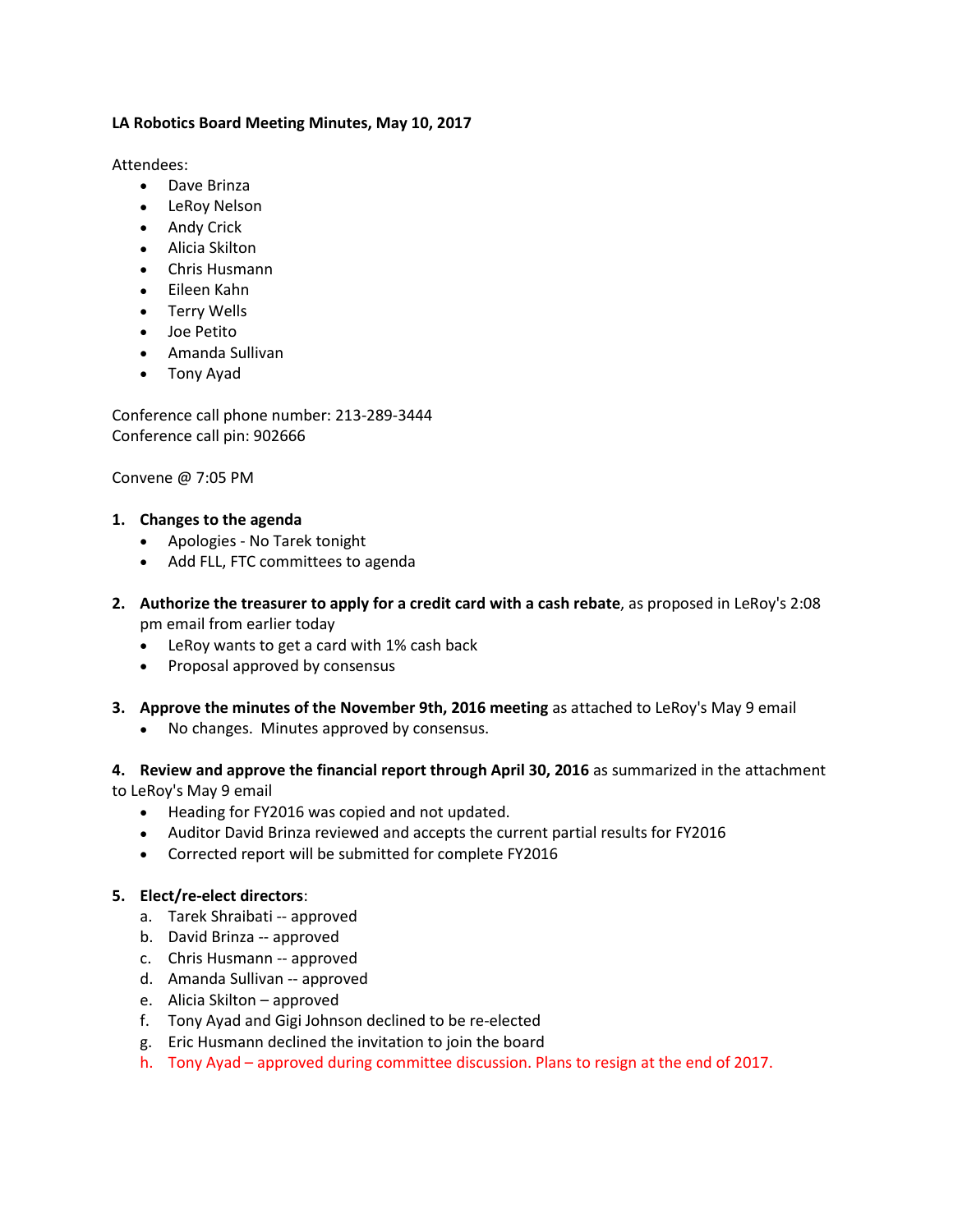## **6. Select committee chairs**

- a. SCRRF:
	- 1. Eileen: Kitbot build day and Workshops
	- 2. Chris: Scrimmage added during Other business
- b. Audit: David
- c. VEX programs: Tarek
- d. Website: LeRoy
- e. Social media: Eileen
- f. Botball: **dissolved committee**
- g. ESR: **dissolved committee**
- h. SCRRF Scholarships: Joe
- i. Educational Outreach: **dissolved committee**
- j. Nelson Team Grants: fold under VEX
- k. FLL: Tony; Both Tony and GSGLA are leaving after the 2017 seasons and new partners are needed. Tony agreed to continue as Director representing FLL until the end of 2017.
- l. FTC: Amanda

# **7. Assign committee members**

- a. SCRRF: Eileen, Amanda, Joe, Terry, David, Chris kit-bot build day; coordinate workshops; pool resources
- b. Audit: Tarek
- c. VEX programs: LeRoy
- d. Website: Alicia
- e. Social media: Amanda
- f. Botball **dissolved committee**
- g. ESR: **dissolved committee**
- h. SCRRF Scholarships: David, Eileen
- i. Educational Outreach: **dissolved committee**
- j. Nelson Team Grants: fold under VEX
- k. FLL: None
- l. FTC: None
- **8. Committee reports**: activities during the last year and plans for the next year
	- a. SCRRF
		- 1. Hosted fall classic, kitbot day, scrimmage and workshops
		- 2. What to do with the wood field in the absence of SCRRF hosted events?
	- b. Audit: Covered above
	- c. VEX programs: Very successful year
		- 1. VEX IQ Challenge grew 91% (after 89%) in California
		- 2. VRC grew 32% (21% before)
		- 3. LeRoy will continue to start VEX IQ teams but not be the partner
		- 4. Teams went to an average of 2 qual events
		- 5. 3 state champs (San Jose, Bakersfield, Pomona)
	- d. Website
		- 1. Ran into problems with website builder. Discontinued. Migration was broken.
		- 2. Alicia saved a copy of the old site and brought it up manually via FTP.
		- 3. Saves us \$10/mo
		- 4. Alicia is working through improvements as available